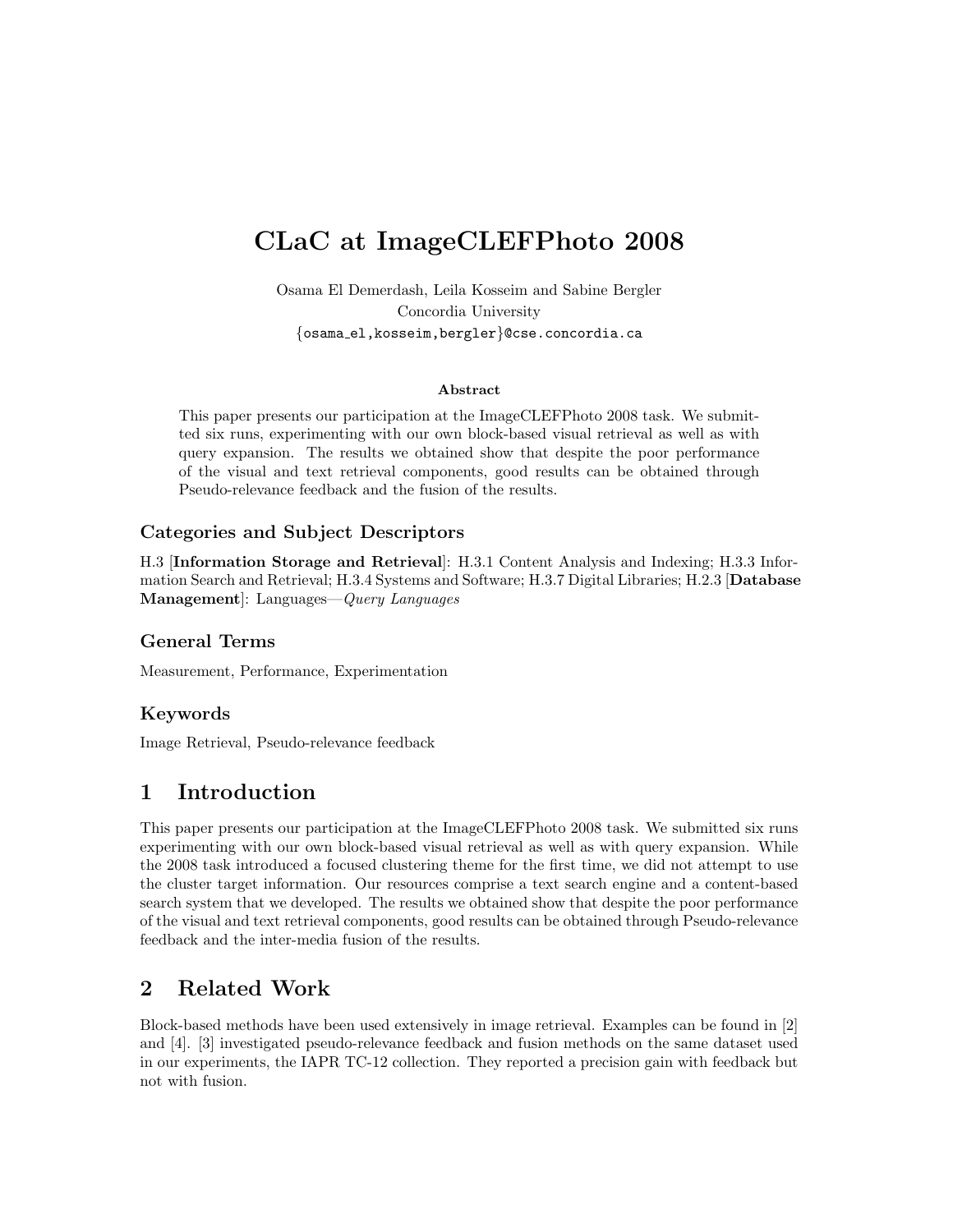

Figure 1: Architecture of the System

## 3 Resources

For text retrieval, we used the Apache Lucene engine [1] , which implements a TF-IDF paradigm. Stemming was done using the Snow-ball stemmer based on the porter algorithm and available separately under the BSD license at http://snowball.tartarus.org/. For image analysis, we utilized the Java Advanced Imaging (JAI) API v. 1.1.3. JAI is available from http://www.java.net.

## 4 Text Retrieval

As mentioned earlier, for text retrieval, we used the Apache Lucene engine, which implements a TF-IDF paradigm. Stop-words were removed, the rest of the terms were stemmed using the porter stemming algorithm. The documents were then indexed as *field data* retaining only the title, notes and location fields, all of which were concatenated into one field. All text query terms were joined using the OR operator.

When searching the text, the query is also stemmed and stop words are removed. we found that using the first sentence of the narrative field in addition to the title field improves the result. By contrast, the rest of the narrative needs semantic processing to avoid introducing noise.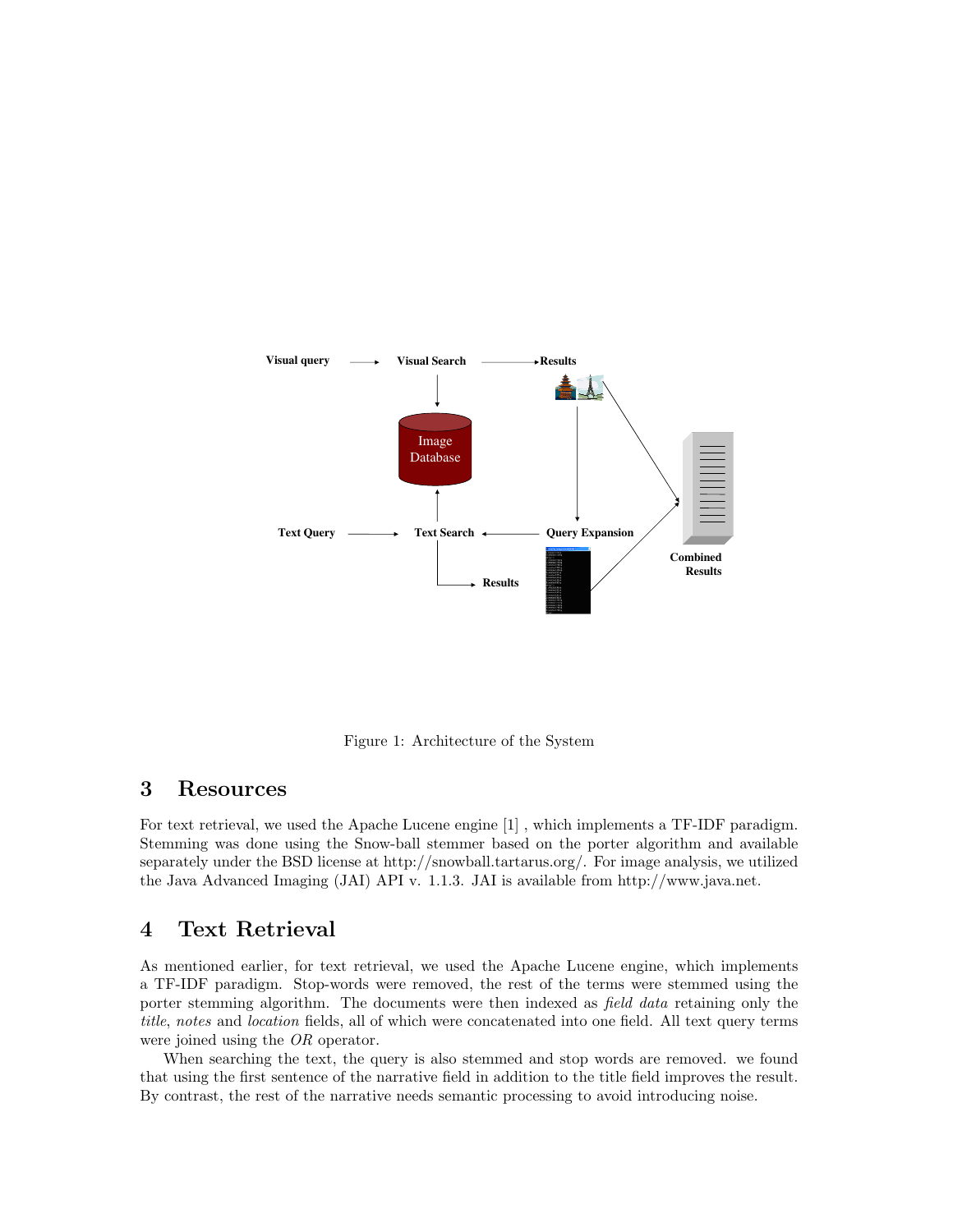

Figure 2: Partitioning the Image for Visual Retrieval

## 5 Visual Retrieval

For visual retrieval, we implemented a system based on unsupervised analysis of the image. We sought to capture basic global and local color, texture and shape information. In order to achieve this goal, we divided the image into 2X2, 3X3, 4X4 and 5X5 blocks yielding 4, 9, 16 and 25 equal partitions respectively. We also used the image as a whole as well as a center block occupying half the image dimensions. Figure 2 shows the different regional divisions used to analyze the image. The image was first converted to the Intensity/Hue/Saturation (IHS) color space, a perceptual color space which more intuitive and reflective of human color perception than the RGB color Space, then the following features were extracted:

- A three-band color histogram for each of the image divisions
- A histogram of the grey level image
- A histogram of the gradient magnitude image for each of the divisions of the grey-level image
- A three-band color histogram of the thumbnail of the image

The first feature captures the color characteristics of the image, while the grey-level histogram conveys some texture information. The gradient magnitude adds the outline of the shapes in the image.

For retrieval, the different partitions are compared to their counter parts in the query image. We did not experiment with assigning different weights to features. After experimenting with several measures including the Euclidean distance, the Manhattan distance was chosen as the distance measure. The images in the database were ranked according to their highest proximity to any of the three query images.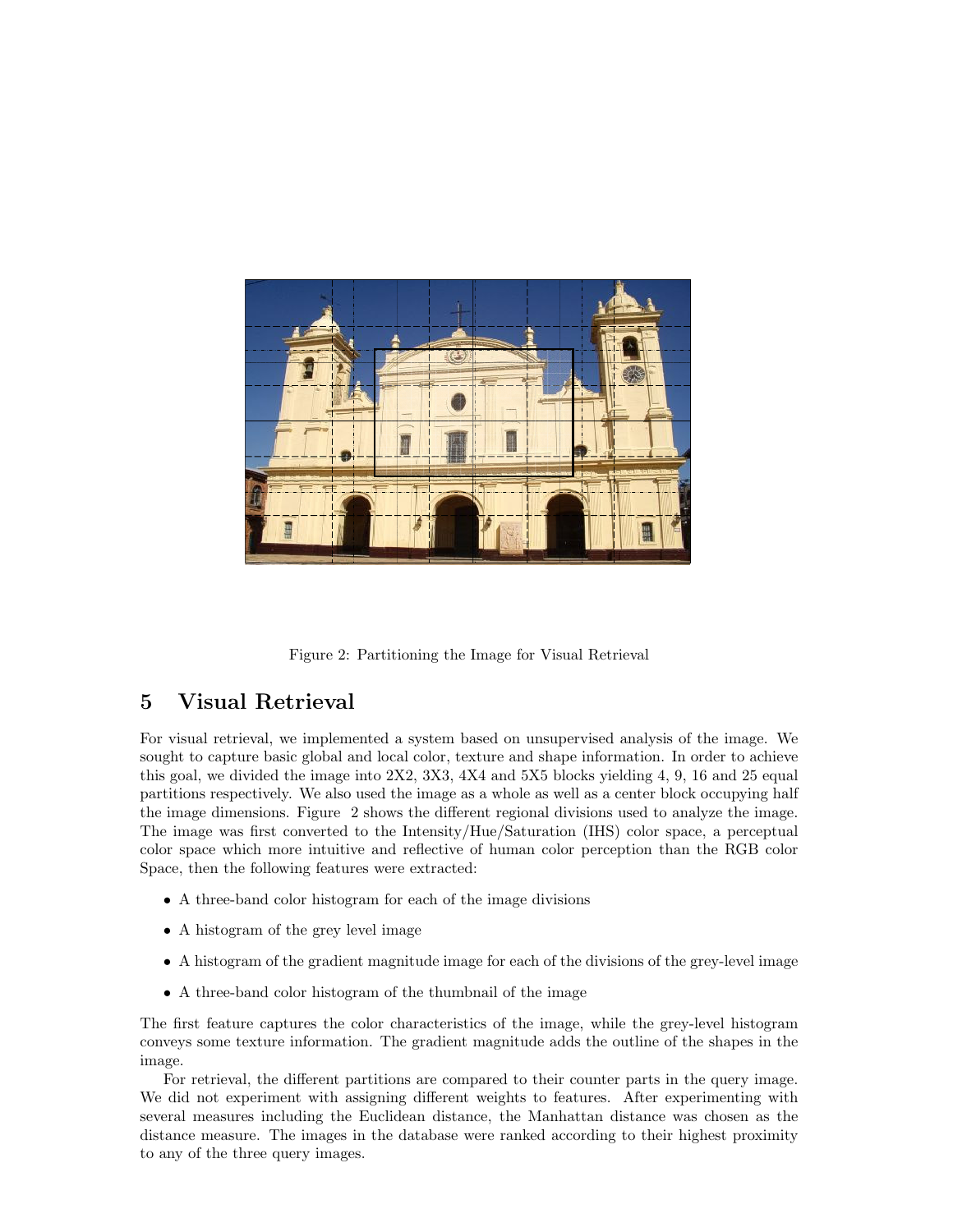# 6 Query Expansion and Fusion of the Results

The next step in processing the query is the text query expansion involving a pseudo-relevance feedback mechanism and the fusion of the text and visual search results.

#### 6.1 Query Expansion

We attempted several ways of query expansion. The highest ranked results from each of the text and visual search engines were passed to the other engine. We also attempted adding noun synonyms from WordNet to the query.

Our best run uses pseudo-relevance feedback for query expansion. While the MAP of the visual only run is only 0.055, its precision at five retrieved documents (0.328) is significantly higher than that of the text only run (0.236). For this reason, we use the highest ranked document for expansion of the text query. This is only done if the document meets a confidence level that we determined empirically. The confidence score is assigned based on the proximity score to the query image.

#### 6.2 Fusion of Image and Text Search Results

To combine the results from the different media searches, we again took into consideration the confidence level in the visual results (i.e. the level of proximity from the query images). A maximum of three highest ranked images is taken from the visual query result depending on the confidence score, followed by a majority of the text results after query expansion.

## 7 Results

We submitted six runs at ImageCLEFPhoto 2008. Following is their description:

- clacTX: Uses text search with *title* field only
- clacTXNR: uses Text Search with Title field and the first sentence of Narrative field with query expansion
- clacIR: uses visual search only
- clacIRTX: combines the results from clacTXNR and clacIR
- clacNoQE: uses Text Search on Title and Narrative Field without query expansion
- clacNoQEMX: same as clacNoQE combined with clacIR

Table 1 shows the results we obtained in comparison to the mean, median and best runs of the track, taken from the best 4 runs from each participating group (25 groups and 100 runs in total) . As we expected we obtained our highest Mean Average Precision (MAP) for the run that utilized the maximum of our resources and methods.

# References

- [1] Otis Gospodnetic and Erik Hatcher. Lucene in Action. 2005.
- [2] Jun-Hua Han and De-Shuang Huang. A novel BP-Based Image Retrieval System. In International Symposium on Circuits and Systems (ISCAS 2005), 23-26 May 2005, Kobe, Japan, pages 1557–1560. IEEE, 2005.